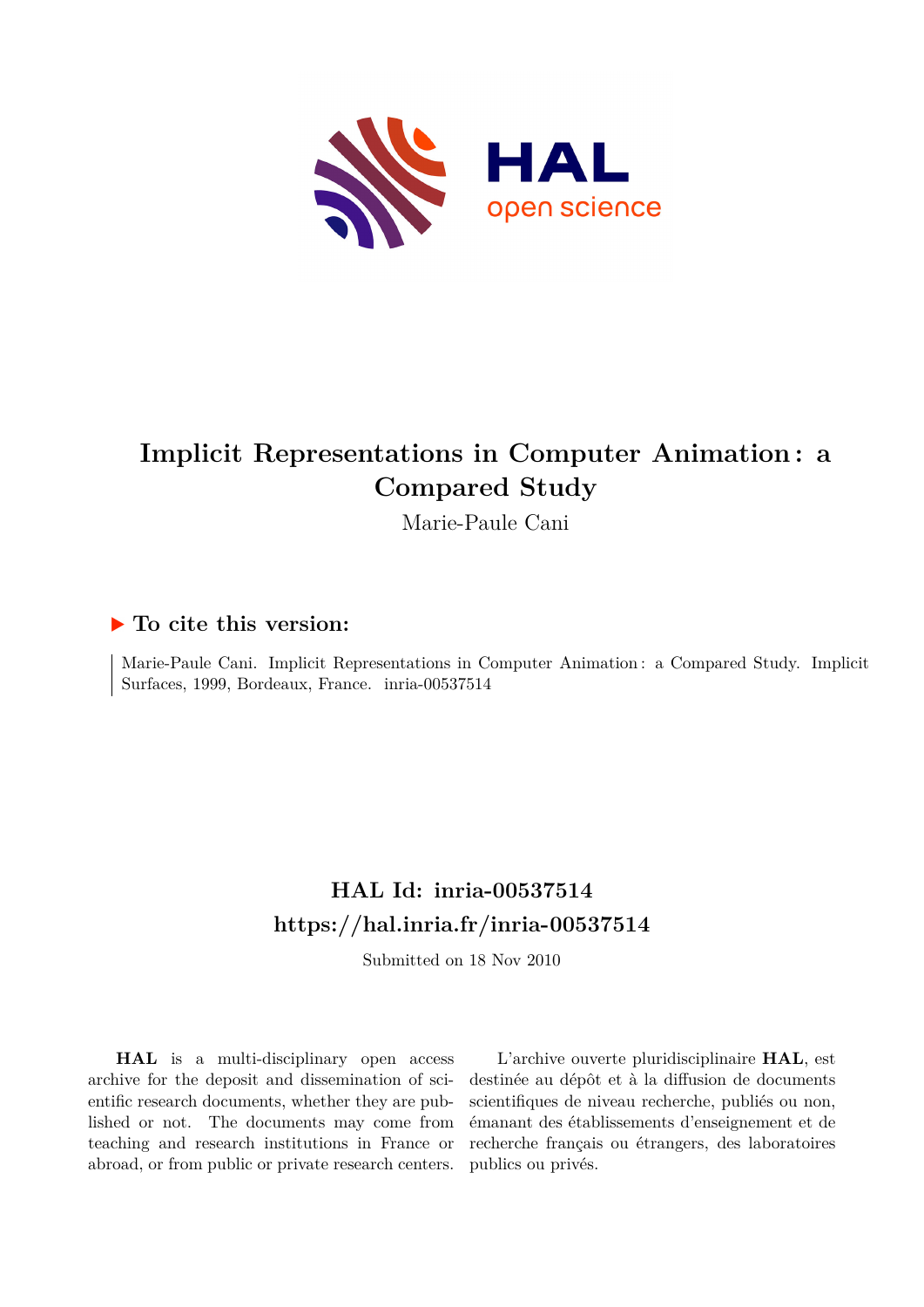## **Implicit Representations in Computer Animation: a Compared Study**

Marie-Paule Cani

iMAGIS<sup>†</sup>-GRAVIR, INRIA Rhône-Alpes 655 avenue de l'Europe, 38330 Montbonnot, France Marie-Paule.Cani@imag.fr http://www-imagis.imag.fr/Membres/Marie-Paule.Cani/

## **Abstract**

How can Implicit Surfaces be used in the context of high-end Computer Animation ? This paper compares two different representations of field functions – the constructive approach and the field image approach. Their respective advantages and limitations for the definition of animation and morphing algorithms, and for the visualization of an animation are discussed. We show that efficient solutions to the animation of textured objects can be provided by hybrid methods that combine these representations together and/or with parametric surfaces. This point is illustrated by two case studies: the animation of deformable characters and the simulation of textured lava-flows.

**Categories and subject descriptors:** I.3.5 [Computer Graphics]: Computational Geometry and Object Modeling– Solid and object representations, Object hierarchies; I.3.7 [Computer Graphics]: Three-Dimensional Graphics and Realism–Animation, Texture.

**Additional Key Words and Phrases:** Implicit Surfaces, Constructive soft geometry, Field image representation.

## **1 Introduction**

The use of implicit representations is quickly spreading over scientific visualization, geometric design and computer animation. Implicit surfaces bring several advantages over parametric forms: they ease the construction of smooth surfaces of any topology and geometry, provide an in/out function which can be used for testing intersections, and allow the modeling of large deformations including separations and fusions. These features have proved very convenient, in particular, in several applications of Computer Animation such as 3D morphing, character animation, and soft substances simulation. However, severe drawbacks, such as the difficulty to get an interactive display, and to map 2D textures on implicit surfaces, still prevent this representation from being really usable in high-end applications.

This paper tries to open a discussion: In which cases do we have good reasons for choosing Implicit Surfaces ? Should they be used alone, or combined with a parametric representation ? Should they be defined using a constructive approach (ie. as the successive combination of primitives) or should we merely store a field function sampled on a 3D grid ? Rather than trying to provide general answers, we focus here on the Computer Animation field, where the efficiency of computations is a key point, while the quality and novelty of effects are a constant challenge. In particular, we will discuss the problem of animating deformations, including for objects on which a 2D texture needs to be mapped.

Animating an implicit surface is an intricate process since the surface is defined as an iso-surface of a scalar field over the 3D space. Thus, animating the surface consists in animating the field function, which is a volumetric entity. While a constructive approach to implicit design defines the field function as the successive combination of implicit primitives, most implicit surfaces used in scientific visualization are defined from a 3D field sampled on a grid. The choice of one of these formulations is a key point in our discussion since the modeling, animation, and rendering steps of the process will be quite different. The remainder of this paper reviews these two approaches, compares their benefits for designing animation and morphing algorithms, and for rendering an animation. Hybrid solutions are then discussed in the context of the animation of textured objects that deform over time. This point is illustrated by two case studies, the animation of deformable characters, and the simulation of a visually-realistic lava-flow.

## **2 Constructive soft geometry versus field images**

There are two main ways of representing the field function that defines an implicit surface. The first one relies on a constructive approach, while the second one directly stores a 3D "image" of the field, ie. field values that are sampled over space.

#### **2.1 Constructive soft Geometry**

This approach, which is the most widely spread in design and animation applications, consists in successively combining field primitives using various operators such as blends (the simplest of which is summation), set-theoretic operations, and warping functions [25, 5]. Primitives may be defined either analytically, or using functions of the distance to a geometric "skeleton". This last class includes both convolution surfaces [3], for which the distance function is integrated over the skeleton, and distance surfaces such as blobs, meta-balls, and soft objects [37, 4]. An example of object created with this approach is depicted at left of Figure 1.

<sup>†</sup> iMAGIS is a joint project of CNRS, INRIA, Institut National Polytechnique de Grenoble and Université Joseph Fourier.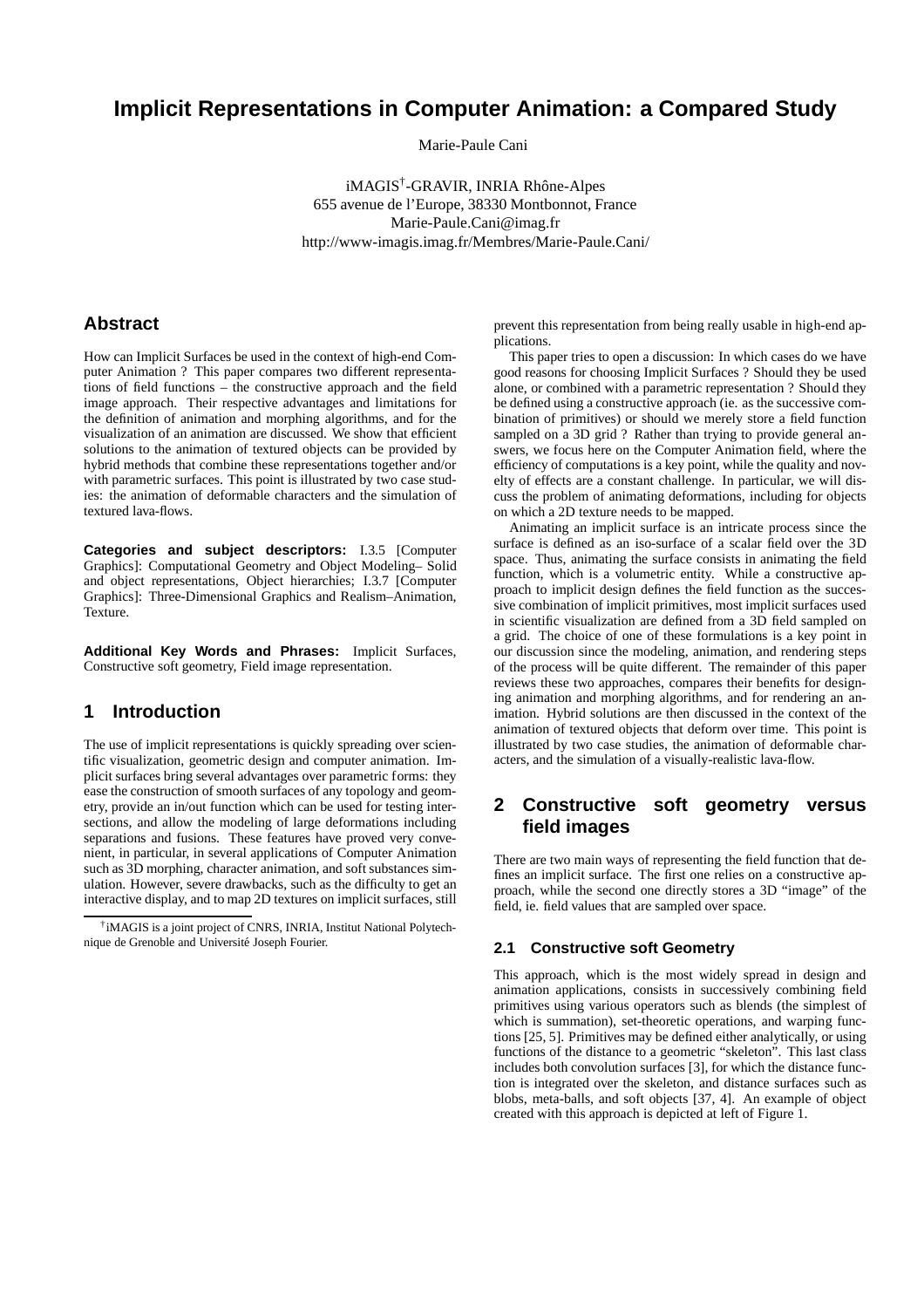

Figure 1: A column created using the constructive approach, with blends and warps of primitives (left). Two views of a sculpture modeled with Eric Ferley's system, based on the field image approach (right)

#### **2.2 Field images**

An alternative approach consists in directly storing the values of the field function sampled over the 3D space i.e. a "field image" (this terminology was introduced in [17]). From this representation, the field can be defined anywhere in space using the trilinear interpolation of the 8 nearest sampled values. This approach has been used for a long time in scientific visualization [18], since many datasets in medical imaging or hydrodynamic flow simulations consist in values defined over a 3D grid. It is also popular in 3D image processing, where "level-set approaches" rely on field images for animating a deformable iso-surface that fits and smoothes scattered data [32]. Lastly, this representation is now emerging in modeling [19, 31, 17, 13] and animation [33, 11] applications. Figure 1 shows an example of object created from a virtual sculpturing system relying on the field image representation [13].

#### **2.3 Evaluation time versus memory cost**

Although both representations can be used for modeling and animating complex implicit surfaces, their performances regarding time and memory costs are very different.

The constructive approach offers a compact storage of the field function, since the field is stored as a hierarchical structure where leaves are primitives defined by a few coefficients and nodes are operators. However, each query of the field value at a given point in space requires a full tree-traversal and function evaluation. During a modeling process, the field evaluation time will linearly depend on the number of tree nodes, so it will increase with the complexity of the objet<sup>1</sup>, even if the use of bounding boxes around local field primitives can avoid some of the computations.

On the opposite, the field image approach insures that any field query will be answered in almost constant time, whatever the complexity and extend in space of the model. However, storing a full 3D grid of values may require too much memory. As noted in [32, 31, 33, 11], only storing grid nodes that belong to a tubular neighborhood of the iso-surface of interest is sufficient, since other field value do not affect this surface. An efficient solution is to use a search tree for storing the active grid nodes [13]. Alternative solutions would consist in storing them in an octree or in a multi-grid data-structure. In all these representations, we should note that the more complex the data-structure is, the more costly field evaluations will be, since field values at grid nodes need to be searched for in the structure before being interpolated. For instance, with the search tree implementation, the number of nodes that are stored is proportional to the area of the iso-surface of interest (since the tubular neighborhood has a constant extend around this surface),

and searching for a node is proportional to the logarithm of this number. For complex model, this approach is still much more efficient than evaluating a construction tree.

A last solution for offering a compact storage of the field image consists in using wavelet compression [31, 17]. In this approach, wavelet coefficients need to be stored instead of field values, and a specific "reconstruction" process is required for answering field queries. The wavelet representation has several advantages: it offers an analytical formulation of the field function, yields compression when the function is smooth, and may be used for multiresolution rendering of the implicit surface. However, we do not discuss this representation in the remainder of this paper, since it has not been used yet in Computer Animation applications. We can simply guess that since wavelet coefficients need to be attached to fixed space locations, most features of this representation should be the same than for the field image solution.

## **3 Animation and morphing algorithms**

Whatever their representation, implicit surface provide specific features that are very useful in Computer Animation applications:

- they allow the animation of large deformations including topological changes (separations, fusions) which would be very difficult to model using parametric surfaces [35]. This feature is essential both for animation and for morphing applications.
- the use of implicit representations accelerates collision detection, since in-out functions are provided. This makes them a good tool for physically-based simulation. Moreover, contact surfaces between soft colliding objects can be generated, both with the constructive and field image representations [7, 21, 13].

However, in addition to different performances in terms of time and memory cost, the representations of implicit surfaces greatly differ in the way motion and deformation can be defined and controlled. The following sections review these differences.

#### **3.1 Controlling motion and deformations**

A first remark is that constructive and image field models are respectively related to the Lagrangian versus Eulerian approaches for simulating motion: while Lagrangian methods follow the motion of the material, such as we do when we animate implicit primitives, Eulerian methods rely on a grid of voxels and capture what goes in and out of each voxel over time. The image field representation, where field values at fixed grid points are edited to model material motion over the grid, belongs to the latter approach.

The constructive representation is very popular in Computer Animation since it stores a structure (typically, a hierarchy of implicit primitives) which can be used for controlling the animation. Any motion or change of parameters of the primitives will immediately result into an adequate motion and deformation of the surface. Constructive soft geometry is thus very easily embedded into a layered model for Computer Animation [7, 6], where the motion of implicit primitives can be linked to any "inner structure" easy to animate (for instance, to an articulated skeleton to perform character animation, or to a physically-based particle system for animating soft substances experimenting separations and fusions).

At the other end of the spectrum, field images provide no structure at all. This does not mean that animation cannot be performed. However, it may be more intricate [33, 11]. Animating the iso-surface implies progressively modifying the sampled field

 $<sup>1</sup>$ An alternative to using a lot of simple primitives is to rather use a few</sup> complex ones, defined from more general skeletons and/or from anisotropic field functions [8]. The construction tree will then be smaller, but the leaves evaluation may become quite expensive.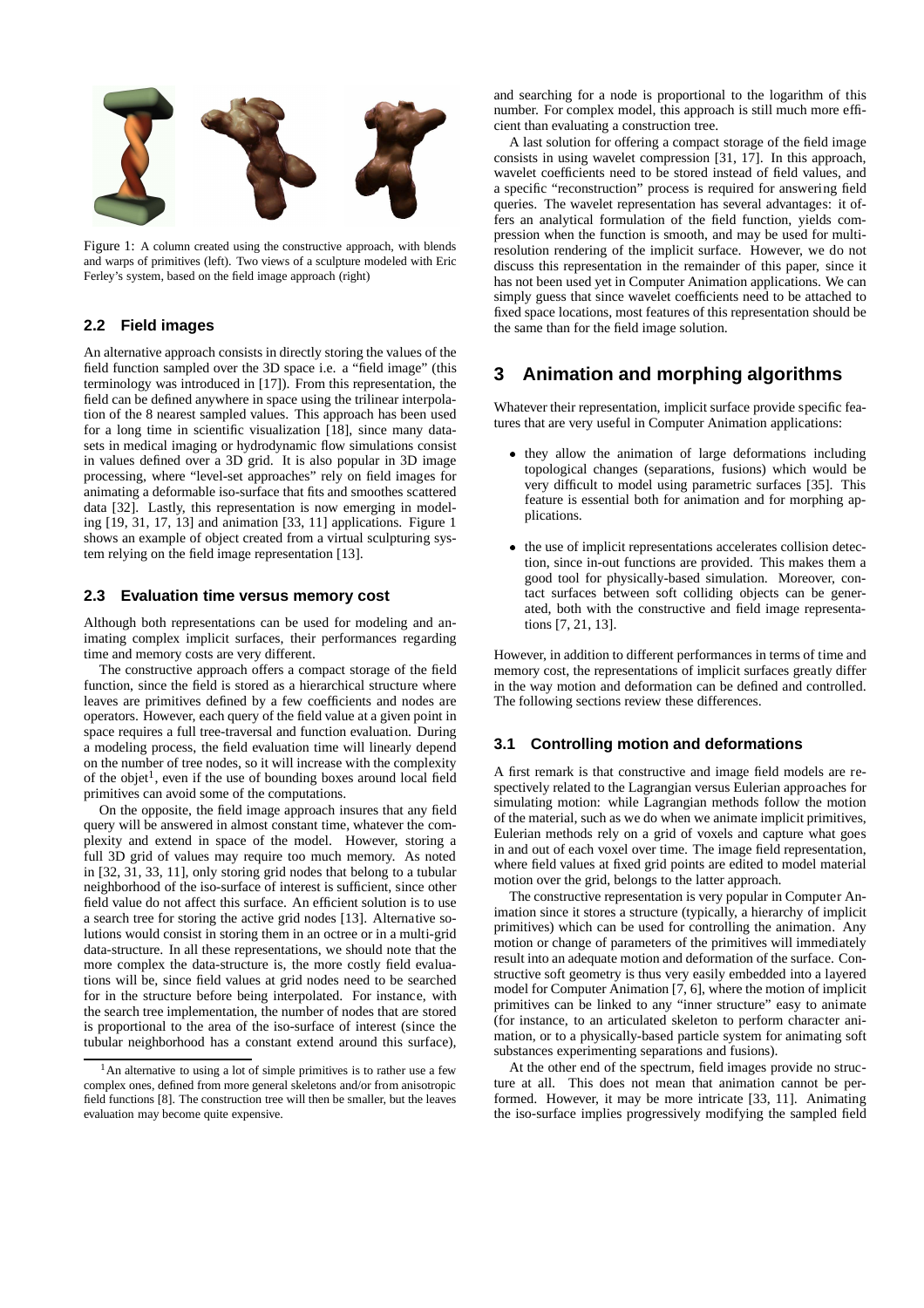function that defines it. This can be done through the numerical integration of differential equations applied to the field values. Let  $f(X,t)$  be the time varying field function and  $S = \{X \in$  $I\!\!R^3$   $f(X,t) = 0$ } be the iso-surface of interest, of normal vectors  $n(X,t) = -\nabla f(X,t) / ||\nabla f(X,t)||$ . Suppose the motion we want to apply to the surface is defined by a velocity field  $V(X)$  (i.e. a vector field giving the desired speed vector for point  $X \in \mathbb{R}^3$ ). Then, assuming that the path of point *X* satisfies  $f(X,t) = 0$  during motion yields:

$$
\frac{df}{dt}(X,t) = \frac{\partial f}{\partial t}(X,t) + \nabla f(X,t).\frac{dX}{dt} = 0
$$

The time-variation we should apply to *f* in order to set  $\frac{dX}{dt}$  to  $V(t)$ is thus:

$$
\frac{\partial f}{\partial t}(X,t) = -\nabla f(X,t).V(t) = \|\nabla f(X,t)\| V(t).n(X,t) \quad (1)
$$

where  $\nabla f(X,t)$  is easily computed using finite differences. Simple motion strategies such as following an implicit target surface or smoothing the current surface have already been proposed [33, 11]. For instance, following a target surface  $T(X) = iso$  that may move over time can be done using:

$$
V(t) = \alpha (T(X) - iso)n(X)
$$

where  $n = -\nabla f / ||\nabla f||$  is the normal vector to the field image isosurface. This method was used to render mud-flow simulations while filtering the deformations of a poping iso-surface  $T(X) = iso$ defined by a time-varying number of skeleton-points [11, 16].

An idea for providing a more direct control on the animation would be to leave the user directly specify the motion (and thus the velocity vector) of some "control points" on the surface. This approach has been explored in a constructive soft geometry framework [34], where primitive parameters where optimized to make  $\frac{\partial f}{\partial t}(X,t)$  obey equation 1 (then, the number of control points had to be directly related to the total number of primitive parameters). Experimenting with a similar approach in the image field case would be promising. Of course, the velocity field needs to be defined everywhere. The use of the smoothing strategy or of a constant curvature strategy for points that are not over the user's control could be a solution.

#### **3.2 Morphing applications**

Implicit Surfaces allow easy morphing between 3D shapes of any, and may be different, topologies. A naïve approach consists into using linear interpolation between the field functions defining the initial and the final shapes. However, this generally results into incoherent intermediates shapes. For instance, transforming a man into a rabbit model (ie. metamorphosis between quite "similar" objects) can yield intermediate shapes that are made of several disconnected components (see [2]).

Solutions for ensuring shape consistency during the transformation have been proposed both for the constructive and for the image field approaches.

For implicit surfaces built from a combination of primitives, the best method consists in associating primitives together (thus controlling which part of the objet will morph to a specific part of the target object), and then progressively transforming all the primitives into their target primitives. When primitives are generated by skeletons such as points, line segments, polygons, or polyhedra, the weighted Minkowski sum of the initial and final skeletons can be used as the skeleton at the intermediate states [14]. A specific control may be needed to avoid "amorphous" intermediate shapes: trajectories including translation and rotation are assigned to skeletons, allowing to compute Minkowski sums in local coordinate systems thus avoiding changes of skeleton dimension during the transformation [15]. For instance, if the initial and final skeletons are two non-co-planar polygons, the sum is computed in a rotating plane which moves from the initial to the final polygon planes, yielding a planar Minkowski sum (the direct computation of this sum in the 3D space would have resulted into a polyhedric skeleton).

Performing fully automatic yet consistent 3D morphing is easier using the image field representation. Equation 1 is integrated using the target following strategy of Section 3.1, the target being given by the desired final shape. During the transformation, the initial object locally inflates where the target object is larger, and deflates where it is smaller, thus performing one of the shortest path transforms between the two shapes (see Figure 2, taken from [11]). The process is purely automatic, the only constraint being that the two initially object intersect.



Figure 2: Two morphing examples using the image field representation.

#### **3.3 Constant volume deformations**

Controlling the volume of an implicit object during an animation or a morphing process is an important point: constant volume deformations are a key feature for making virtual objects look like real ones. In morphing applications, large volume variations at intermediate stages are not desirable in most cases. Lastly, being able to locally specify some local volume changes during an animation can be very useful in some applications such as character animation. Two solutions were proposed, respectively in the constructive and in the field image methodologies. Both of them are approximate solutions, which is not a problem in practice, since several volume optimization steps can be performed, if needed, between two consecutive animation steps. However, one of them only performs local volume control, while the other one is restricted to global control.

The constructive approach is well suited to the local control of volume. Constructive soft geometry offers no easy way for computing the volume embedded inside the implicit surface. Moreover, when an animation is defined by moving some of the primitives around, volume variations should be corrected *where* the shape of the object is actually changing. The solution proposed [10, 7] relies on the notion of "territories" associated with each implicit primitive. The territory of a primitive is the region of the implicit volume where the field generated by this specific primitive is the higher than any of the others. During an animation, a sampling of territories is maintained over time in order to capture local volume variations. Then, a PID controller is used to tune the primitive "strength" in order to make the implicit surface locally fit the desired volume value.

On the opposite, the image field approach (which does not provide local primitives to be tuned) can easily track global volume changes by counting the number of voxels the iso-surface goes through during an animation (this number is counted positively or negatively depending if the voxel is entering or going out of the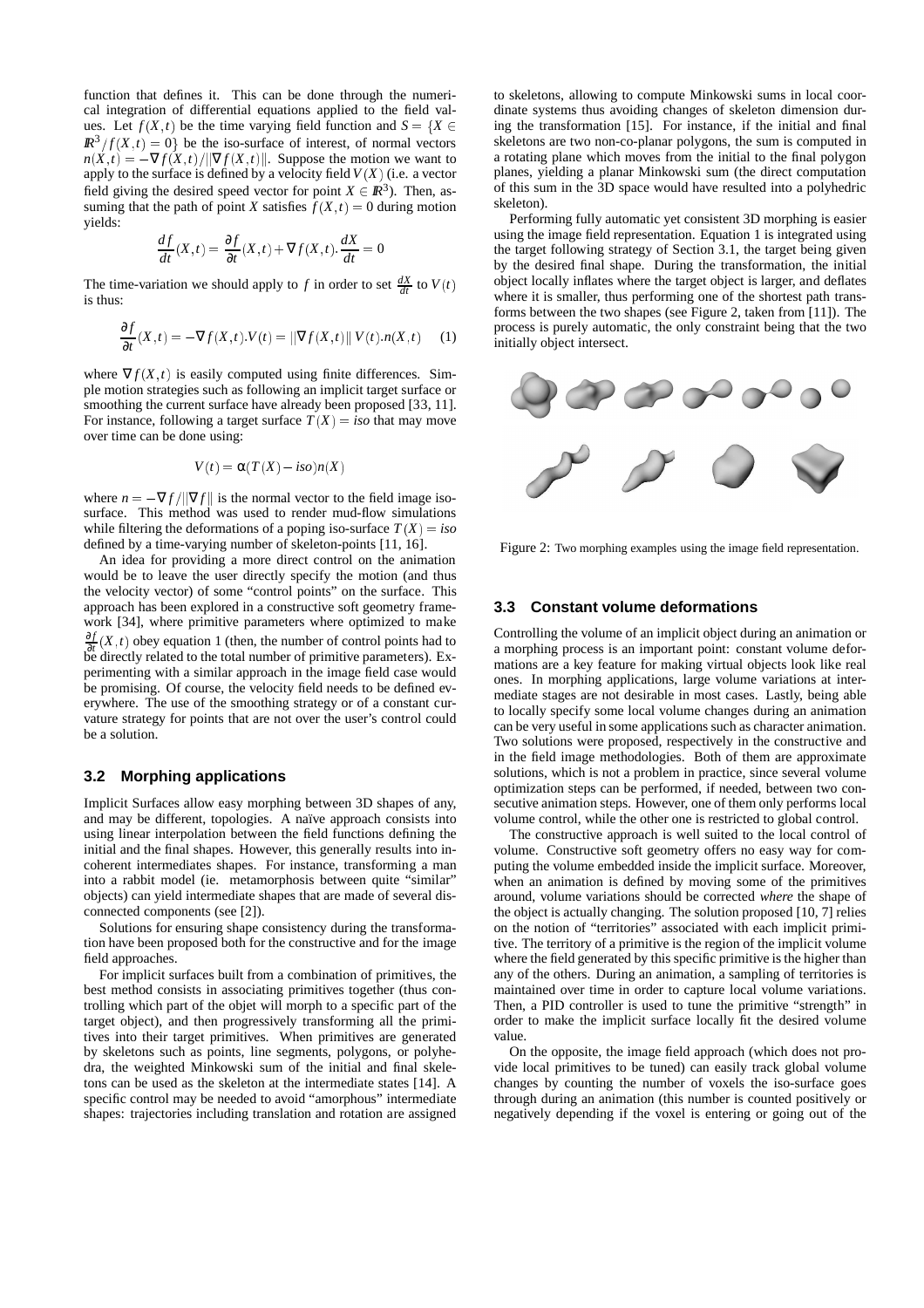implicit volume). Then, an inflate/deflate strategy can be used for maintaining the volume towards the desired value [11], by adding a penalty term to the velocity field  $V(X)$  used in equation 1. We should note that trying to use this strategy locally would not work: the volume of a translating rigid object will be interpreted, in the field image representation, as locally increasing at one side, and decreasing at the other side. These local "volume variations" must not be compensated, since the global volume is not actually changing!

## **4 Rendering an animation**

Efficient rendering is a key point in Computer Animation: Interactive visualization is highly desirable at early design stages, in order to give the animator a good feedback on what he is doing. Moreover, due to the number of images to generate, efficient and good quality final rendering will be needed. Direct ray-tracing of the implicit surface is a solution for performing this last task, although the projective rendering of a polygonisation can give quite good results in much smaller time. The remainder of this section focuses on solutions for getting or trying to get an interactive display of an implicit surface that moves and deforms over time, and for consistently mapping a texture on it.

#### **4.1 Global versus local visualization methods**

Usual methods for polygonizing implicit surfaces belong to the spatial partitioning approach [37, 18], which consists into scanning the field function through a fixed 3D grid, and then triangulating the voxels that intersect the surface. This approach is very relevant indeed to render field image models: the set of voxels intersecting the surface and the associated field values at nodes being already computed and stored, polygonisation can be performed efficiently, by just incrementally editing the polygonisation in the regions where the iso-surface is moving [11, 13]. This yield real-time performances, as shown in [13].

In the case of implicit surface models built from the constructive approach, the convenience of spatial partitioning algorithms is more doubtful: basically, these methods will pre-convert<sup>2</sup> the construction-tree representing the object into a field image (by computing field values at grid nodes) before performing triangulation. As a consequence, they do not yield real-time performances anymore. Moreover, the use of this methodology for rendering an animation raises a number of drawbacks: the conversion to a field image and subsequent polygonisation must be recomputed from scratch for each animation frame, even if the animator knows that the implicit objects are just performing rigid displacements; moreover, scanning such motions through a fixed grid often creates aliasing artifacts on the surface shapes.

A totally different global visualization method consists in visualizing mutually repulsive particles, called "floaters", that sample the implicit surfaces [34]. The differential equation 1 is used again, but in the other way: this time, the particles velocities are computed from the time derivative of the field, so that the particles are constrained to stay onto the surface. Repulsive forces applied between particles, together with a fission/death process, yield a regular sampling even when the implicit surface experiences large deformations. This approach can be applied whatever the representation of the implicit surface is, although polygonisation based on spatial partitioning still seems more appropriate for the field image representation. Contrary to the spatial partitioning approach, particles rendering allows to take benefits of temporal coherence during the animation. However, the visualization it provides (each particle being represented as a small polygon oriented along the local tangent plane, see Figure 3, left) is not always sufficient for adequately visualizing an animation where a lot of objects move and deform. A solution would be to compute a Delaunay triangulation (which should ideally be incrementally modified at each animation step) of the particle set. However, it should be noted that generalizing Delaunay criteria for triangulating a curved surface embedded into a 3D space is not as straightforwards as computing the Delaunay tetrahedrization of a volume (Section 5.2 comes back to this point).



Figure 3: Rendering with particles (left) compared with local, primitivebased, polygonisation (results for two different mesh resolutions are shown).

In the case of implicit objects modeled using constructive soft geometry, recomputing a triangulation from a set of sample points can be avoided using a local, primitive-based, approach (see Figure 3, center and right). The idea is to associate a given local polygonisation to each individual implicit primitive. When several primitives are blended together, the polygonisation nodes migrate along a fixed axis (w.r.t. their associated primitive) to the iso-surface, or to the border of the territory to which they belong. This results into a piecewise polygonisation of the implicit surface, that can be generated in real-time during animations, thanks to temporal coherence [12]. Snapshots from our animation system are depicted in Figure 4. Little "gaps" between primitives can be



Figure 4: Snapshots from our animation system: left: internal structure of talking lips; right: an animation frame.

avoided through local overlapping as suggested in [28]. If a full polygonisation of the implicit surface has to be computed, the local polyhedrizations can be clipped near the territory borders, and then reconnected together [9].

#### **4.2 Textures**

Modeling and animating textured objects is not straithforwards using implicit surfaces. Indeed, a volumetric texture can be defined in the global frame of a field image. However, the surface will just move into the texture space when the object deforms, resulting into strange visual effects. In the constructive soft geometry approach, different 3D textures can be attached to each implicit primitive, and blended together at surface points where several primitives have a non-zero contribution [36]. However, animating the surface will then result into visual artifacts such as time-varying interferences between texture patterns. Anyway, being able to map and coherently animate a 2D texture on an implicit surface that deforms over time would be much more likely than 3D textures to model a kind of "skin" covering the animated object. However, this is known as one of the hardest problem in implicit surfaces modeling, since

<sup>&</sup>lt;sup>2</sup>This does not mean that a full field image needs to be stored; polygonisation is usually performed "on the fly", using a continuation method for following the voxels that intersect the iso-surface.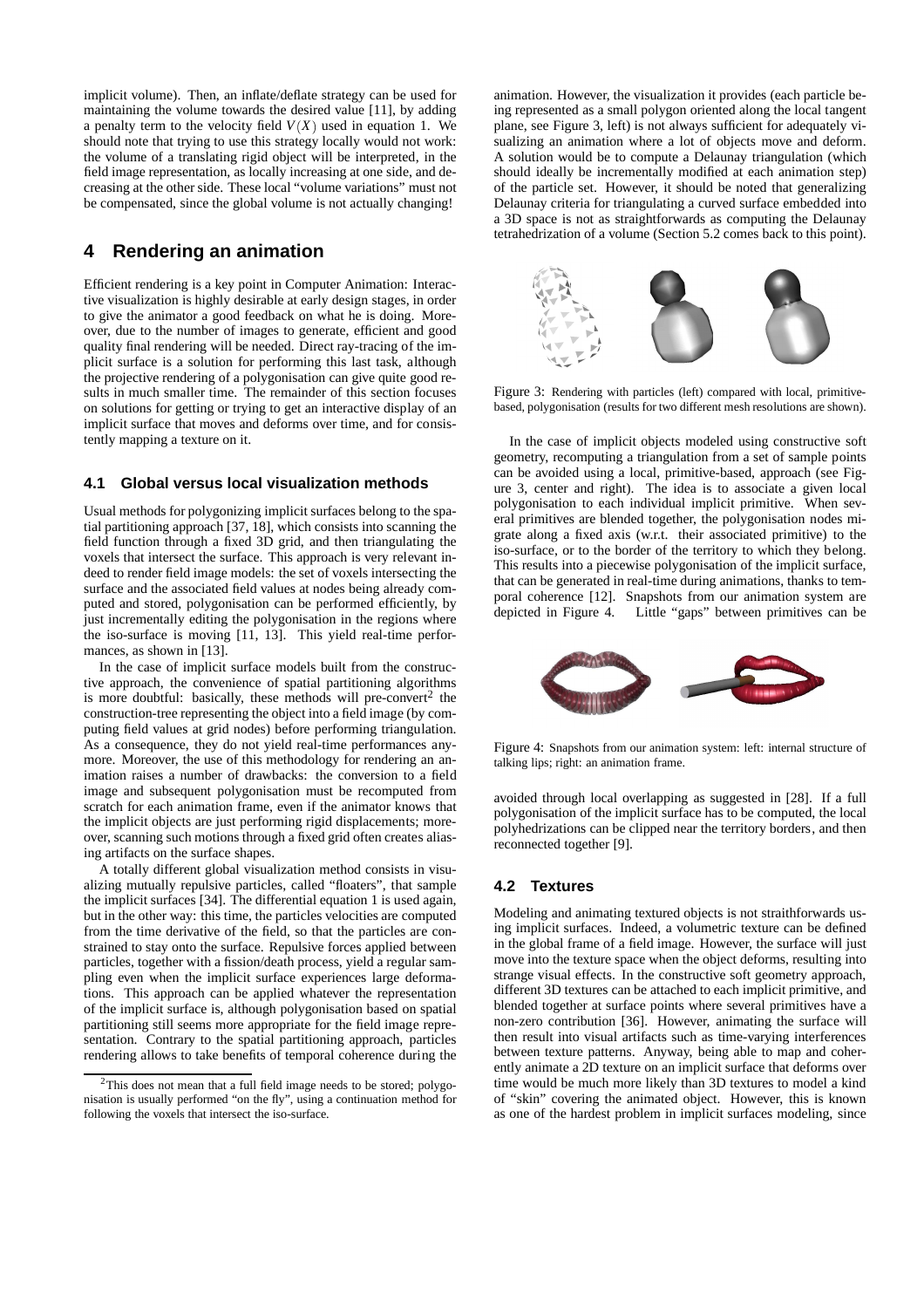implicit surfaces provide *no parameterization* on which to attach texture coordinates.

Contrary to what is often stated [38], I do not think that defining an initial texture mapping is much of a problem. Since a polygonisation or at least sample points are needed for visualizing the implicit surface, an initial mapping can be attached to those points. This can be done using any standard approach that works whatever the surface topological type. For instance, direct painting, interactive decoration [26], or texturing with triangular patterns [20] can be used for defining the initial texture map.

A much harder problem in Computer Animation is the way the texture will be animated when the object surface deforms over time (these deformations may even include separations and fusions!). A first practical approach, suggested in [1] and dedicated to the constructive methodology, consists in attaching patches of 2D textures to the individual primitives. During the animation, texture patterns may either be blended together in zones influenced by several primitives, as was done for 3D textures, or clipped at the boundary of the implicit territories in order to produce sharp color transitions. An easy way to implement this solution is to use the local primitivebased polygonisation [12], where texture coordinates may be directly associated to the sample points defined in each local primitive frame. However, this approach, that works well enough for uniforms color, will produce quite poor results when arbitrary texture patterns are used: parts of the texture would experience rigid motion during a smooth deformation of the implicit surface, while other parts, corresponding to blending areas, would simply appear or disappear during motion. In practice, this solution was successfully used for painting eyes and mouth on a deformable character [1], these texture patterns being adequately surrounded by the same uniform color.

A much wiser solution to animate 2D textures on an implicit surface which deforms over time is to use a vector-field based approach [28]. Sample points of fixed texture coordinates are animated using various vector fields, equation 1 being used again for constraining them to stay onto the implicit surface. Vector fields implementing various behaviors such as "sticking", "twisting", "elastic", "sucking" and "shivering" textures are provided. Most of these fields are related to the individual motion of underlying primitives, since the implementation was performed in a constructive implicit surface representation. However, using the same ideas in the field image approach should not be difficult. An easy way to do it would be to attach texture coordinates to mutually repulsive floaters, as those of [34].

## **5 Animating textured objects: two case studies**

The existence of theoretical solutions do not always give practical answers to "real-life" problems. The following case studies, chosen so that the well known advantages of implicit surfaces animation (see Section 3) immediately apply, will illustrate this point. Giving practical solutions to these problems yields hybrid solutions which combine several representations together.

#### **5.1 Character animation**

Experimenting with animated characters is quite natural when using implicit surfaces for animation:

- characters are a good application field for constructive soft geometry, since this representation is very easily embedded into layered animated models [6].
- efficient collision processing is an important feature in character animation, since interpenetrations between the body of

the character and its arms, legs, clothes, and hair have to be prevented. Modeling contact through local deformations of the flesh [21, 6] is useful in this framework.



Figure 5: Character modeled with a fully implicit solution. Deformations due to contact are generated for parts that do not blend.

A first solution consists in entirely relying on constructive implicit surfaces for modeling the muscle, flesh and skin layers of the character. The volumetric primitives generating the surface are attached to various parts of the articulated skeleton of the character, sometime through intermediate springs in order to give a more dynamic behavior to the flesh [23, 24]. Muscles can be animated by tuning some of the primitive parameters over time. Moreover, the use of the resulting implicit surface as the skin layer generates smooth junctions between the different body parts. However, such a direct use of implicit surfaces raises two problems, which may greatly alter the quality of the resulting animation:

- Unwanted blending between different parts of the character must be avoided. A solution is to specify which of the primitives should blend together using a blending graph [22, 7], and to process collision between the parts of the character that do not blend [21, 6] (see Figure 5). However a closer look at the blending graph approach shows that it does not fully solves the problem: it is just a new formulation for an old solution [1] which consists in defining the field function as the maximum of field contributions from groups of blended primitives (these groups are the fully-connected subgraphs in the blending-graph terminology). The problem is that this solution does not insure order one continuity of the implicit surface: since the result is the mere union of distinct implicit volumes, creases may appear between different parts of the surface.
- Modeling and animating skin texture may be difficult with the implicit surface approach. Skin should ideally be able to slide over the muscle and flesh layers, and even to create wrinkles. Implicit surfaces seem not be the best model for solving these problems, although the vector-field based texturing approach reviewed in Section 4.2 could give a partial answer to the problem.

More practical solutions to character animation consist in embedding the implicit volumetric model into a parametric skin [30, 27]. This solution is perfectly wise since the character has little chances to break into pieces during the animation: a skin mesh of fixed topology, whose points are re-projected<sup>3</sup> onto the surface at each time step, is sufficient. The parametric skin will automatically smooth the tangent discontinuities due to the use of different blending groups in the implicit layer. This model for the skin will ease texture mapping. Lastly, sliding and wrinkling behaviors

 $3$ This is usually done using the iso-surface in-out function, although equation 1 could also be used for constraining the motion of skin points.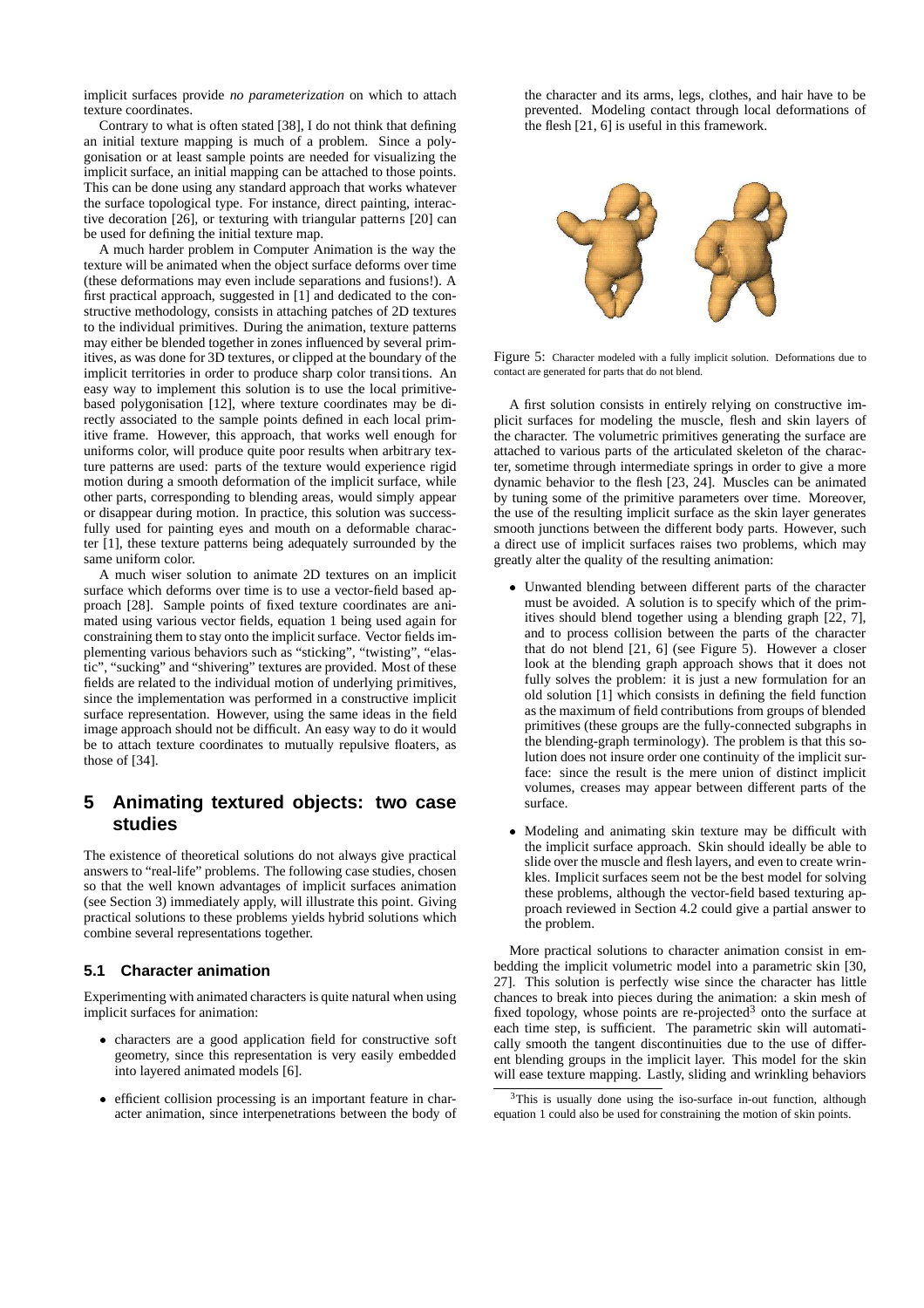can be integrated to it. This solution shows that implicit surfaces can be much more useful in an hybrid representation framework than alone. Here, the implicit layer is still a good choice for easily modeling and animating the body volume while efficiently avoiding penetrations inside of it.

#### **5.2 Animating a visually-realistic lava-flow**

The motion and deformations of virtual lava flowing down slope can be simulated using an hydrodynamic particle system [29]. Contrary to the last case, using parametric surfaces for coating the flow would be almost impossible, since large deformations, and possibly separations into several disconnected components are to be generated. Implicit surfaces, that were already used for rendering particles [10], thus seem the right solution. However, the answer is not so straightforwards considering that several thousands of particles are to be animated, and that a texture should be coherently attached to the flow in order to render lava-crust.

The solution developed in [29] tackles the number of primitives problem thanks to an hybrid representation taking the best features of the constructive and of the image field approaches. Both pointprimitives (the particles) and a grid structure are used. The former allows a direct control of the implicit surface from the particle flow. The latter, *i.e.* a grid of voxels, is used for treating field value queries in almost constant time. Field functions with a limited radius of influence are associated with particles. Then, the grid is used to keep track of the list of particles going in and out of each voxel at each time step. Since attraction-repulsion forces prevent particles from clustering, the number of particles in a voxel remains small (a few tenths). Field computation at a given point is performed by only summing the contributions of particles that lie in the current voxel and in some of its neighbors (depending on the value which has been given to the field radius of influence). Lastly, storing a full 3D grid, which would take too much memory, can be avoided considering the fact that the vertical extend of a lava flow always remains small (see Figure 6).



Figure 6: Grid data-structure used in the lava-flow animation.

Concerning the polygonisation and texturing problems, the aim was to generate a lava-crust texture that would *follows the flow*. Thus, the main texture patterns (i.e. the lava "clinkers") must be attached to the particles, while consistent crust texture has to be generated between them. The solution adopted in [29] can be seen as a very simplified version of the local visualization method [12]: due to the number and the small size of the particles, a single sample point is attached to each of them. A triangulation connecting these points is generated at each time step. Using a Delaunay triangulation would not ease the generation of lava clinkers patterns. We rather tile the implicit surface into pseudo-Voronoï regions surrounding each sample point, these regions being themselves triangulated (see Figure 7). To achieve this, we use a variant of the usual planar Delaunay criteria: A "pseudo-Delaunay triangle" is detected between three sample points when the projection<sup>4</sup> of



Figure 7: Pseudo-Voronoï tiling of the surface is generated by incorporating the centers of Delaunay circles into the triangulation.

these points onto the surface tangent plane satisfies Delaunay criteria. Then, the center of the circle defined by the three points is incorporated to the triangulation, since it belongs to the border of the three Voronoï regions. In areas of high curvature, some of the pseudo-Delaunay triangles may be of quite bad quality, since they were selected using a criteria in the tangent plane. If one of their angles exceeds  $90^\circ$  (so that the center of the circle does not lie in the triangle anymore), we set this center to the middle of the closest triangle edge. This results into almost regular Voronoï regions, in which a lava clinker pattern is generated. This is done by generating displacement texture maps from stochastic noise functions that maintain continuity constraints along triangle edges (see [29, 20]). Color ranges and roughness parameters are computed from the current temperature of the associated particle. This process results into an animated texture whose patterns closely follow the underlying particles motion, and whose surface aspect changes while lava cools down. See Figure 8.



Figure 8: Animation of a textured lava-flow.

## **6 Conclusion**

The first concluding remark is that implicit surfaces are not necessarily the best choice in Computer Animation applications. Before choosing this model, we should ask ourselves if we really need it, i.e. which specific advantages in terms of control, quality and efficiency it will bring to the current application. Then, a specific implicit representation has to be chosen. Constructive approaches seem to be the best model for providing the user with an intuitive control over motion and deformations. They can be combined with parametric surfaces to ease rendering. The image field approach is a more efficient representation for complex objects, eases polygonisation, and has proved useful in automatic morphing applications. Its use in Computer Animation has probably not been fully explored yet.

<sup>&</sup>lt;sup>4</sup>We use a modified projection method, which preserves the distances.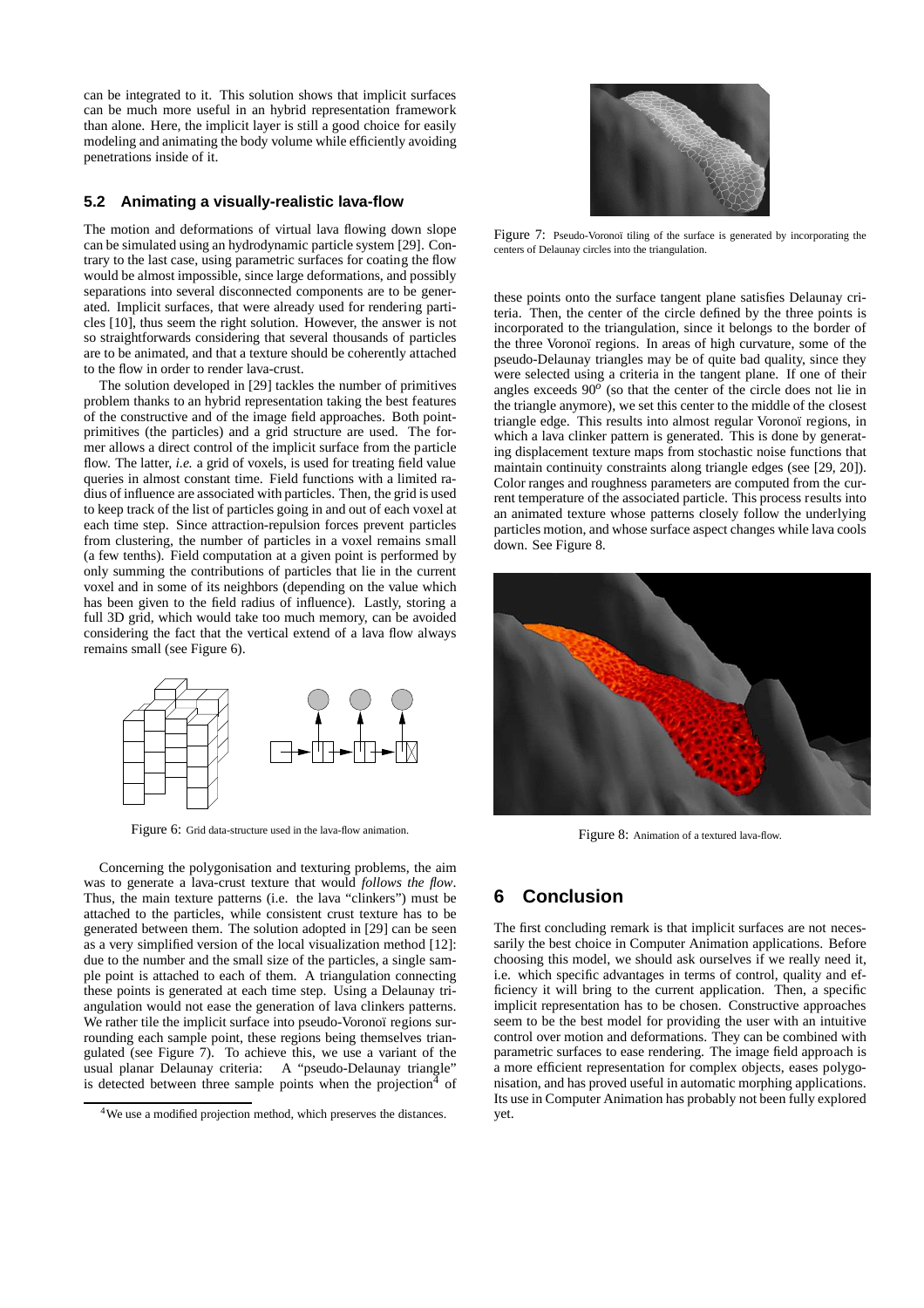Experimenting with hybrid representations that would combine the advantages of both constructive and image field approaches seems very promising. The lava animation already uses such an hybrid model, although the grid structure does not store a full image field. The opposite way of using hybridation would be to animate and blend local image fields attached to a set of moving frames. We are currently studying an approach of that kind in the context of character animation.

Lastly, the ability of a model to provide an adaptive level of detail is an important feature in Computer Animation. This point has almost not being studied for animated implicit surfaces. The constructive representation seems to offer no simple solution. The wavelet representation of field images provides multi-resolution edition of the whole field. However, its use for the animation of a specific iso-surface still has to be studied. I guess that these points should inspire further researches within the next few years.

**Acknowledgments:** I would like to thanks the students and colleagues who worked with me on implicit surfaces, especially Eric Ferley, Dan Stora, Mathieu Desbrun, Nicolas Tsingos, Agata Opalach and Jean-Dominique Gascuel.

### **References**

- [1] Thaddeus Beier. Practical uses for implicit surfaces in animation. In *Modeling, Visualizing and Animating with Implicit Surfaces (SIGGRAPH'93 course notes Number 25)*, Anaheim, CA, August 1993.
- [2] Jules Bloomenthal, editor. *Introduction to Implicit Surfaces*. Morgan Kaufmann, July 1997.
- [3] Jules Bloomenthal and Ken Shoemake. Convolution surfaces. *Computer Graphics*, 25(4):251–256, July 1991. Proceedings of SIGGRAPH'91 (Las Vegas, Nevada, July 1991).
- [4] Jules Bloomenthal and Brian Wyvill. Interactive techniques for implicit modeling. *Computer Graphics*, 24(2):109–116, March 1990. Proceedings of Symposium on Interactive 3D Graphics.
- [5] Andrew Guy Brian Wyvill and Eric Galin. Extending the CSG tree – warping, blending and boolean operations in an implicit surface modeling system. In *Implicit Surfaces'98— Eurographics and ACM-Siggraph Workshop*, pages 113–122, Seattle, USA, June 1998.
- [6] Marie-Paule Cani-Gascuel. Layered deformable models with implicit surfaces. In *Graphics Interface (GI'98) Proceedings*, Vancouver, Canada, June 1998. Invited paper.
- [7] Marie-Paule Cani-Gascuel and Mathieu Desbrun. Animation of deformable models using implicit surfaces. *IEEE Transactions on Visualization and Computer Graphics*, 3(1):39–50, March 1997.
- [8] Benoit Crespin, Carole Blanc, and Christophe Schlick. Implicit sweep objects. *Computer Graphics Forum*, 15(3):165– 174, August 1996. Proceedings of Eurographics'96, Poitiers, France.
- [9] Benoit Crespin, Pascal Guitton, and Christophe Schlick. Efficient and accurate tesselation of implicit sweeps. In *CSG'98 (Set-theoretic Solid Modeling Techniques and Applications*, pages 49–63, 1998.
- [10] M. Desbrun and M.P. Gascuel. Animating soft substances with implicit surfaces. In *SIGGRAPH'95 Conference Proceedings*, Annual Conference Series, pages 287–290. ACM SIGGRAPH, Addison Wesley, August 1995. Los Angeles, CA.
- [11] Mathieu Desbrun and Marie-Paule Cani-Gascuel. Active implicit surface for computer animation. In *Graphics Interface (GI'98) Proceedings*, Vancouver, Canada, June 1998.
- [12] Mathieu Desbrun, Nicolas Tsingos, and Marie-Paule Gascuel. Adaptive sampling of implicit surfaces for interactive modelling and animation. *Computer Graphics Forum*, 15(5):319– 327, December 1996. A preliminary version of this paper appeared in *Implicit Surfaces'95*, Grenoble, France, may 1995.
- [13] Marie-Paule Cani Eric Ferley and Jean-Dominique Gascuel. Practical volumetric sculpting. In *Implicit Surfaces'99— Eurographics and ACM-Siggraph Workshop*, Bordeaux, France, September 1999.
- [14] Eric Galin and Samir Akkouche. Blob metamorphosis based on Minkowski sums. *Computer Graphics Forum*, 15(3):143– 153, August 1996. Proceedings of Eurographics'96, Poitiers, France.
- [15] Eric Galin and Samir Akkouche. Shape constrained blob metamorphosis. In *Implicit Surfaces'96—Eurographics and ACM-Siggraph Workshop*, pages 9–24, Eindhoven, the Netherlands, October 1996.
- [16] J.D. Gascuel, M.P. Cani, M. Desbrun, E. Leroy, and C. Mirgon. Simulating landslides for natural disaster prevention. In *9th Eurographics Workshop on Computer Animation and Simulation (EGCAS'98)*, September 1998.
- [17] Laurent Grisoni and Christophe Schlick. Multiresolution representation of implicit objects. In *Implicit Surfaces'98— Eurographics and ACM-Siggraph Workshop*, pages 1–10, Seattle, USA, June 1998.
- [18] William Lorensen and Harvey Cline. Marching cubes: a high resolution 3D surface construction algorithm. *Computer Graphics*, 21(4):163–169, July 1987. Proceedings of SIG-GRAPH'87 (Anaheim, California, July 1987).
- [19] Ravikanth Malladi, James A. Sethian, and Baba C. Vemuri. Shape modeling with front propagation: A level set approach. *IEEE Transactions on Pattern Analysis and Machine Intelligence*, 17(2):158–175, February 1995.
- [20] Fabrice Neyret and Marie-Paule Cani. Pattern-based texturing revisited. In *SIGGRAPH'99 Conference Proceedings*, Annual Conference Series. ACM SIGGRAPH, Addison Wesley, August 1999. Los Angeles, CA.
- [21] Agata Opalach and Marie-Paule Cani-Gascuel. Local deformations for animation of implicit surfaces. In *SCCG'97*, Bratislava, Slovakia, 1997.
- [22] Agata Opalach and Steve Maddock. Implicit surfaces: Appearance, blending and consistency. In *Fourth Eurographics Workshop on Animation and Simulat ion*, pages 233–245, Barcelona, Spain, September 1993.
- [23] Agata Opalach and Steve Maddock. Disney effects with implicit surfaces. In *5th Eurographics Workshop on Animation and Simulation*, Oslo, Norway, September 1994.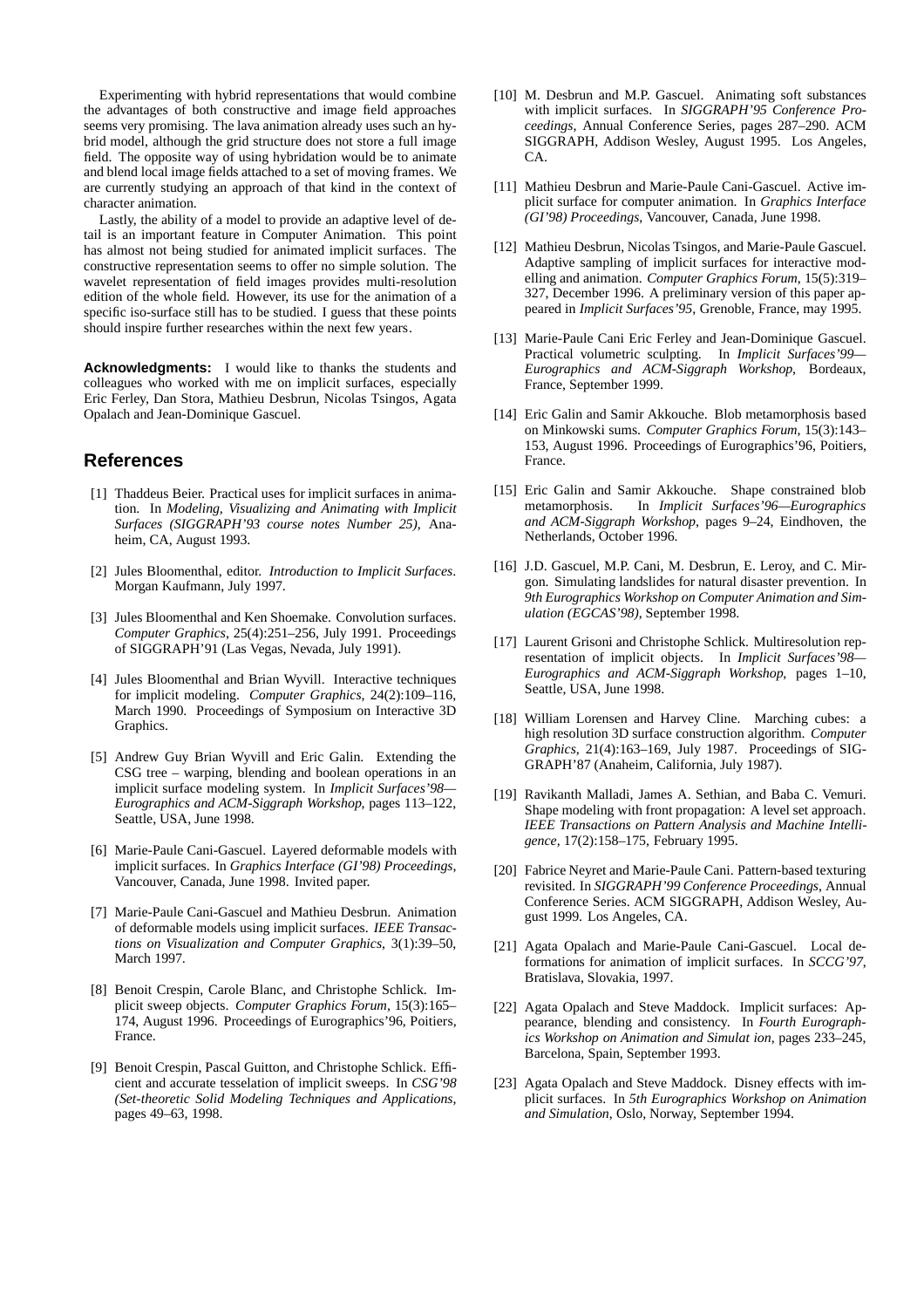- [24] Agata Opalach and Steve Maddock. High level control of implicit surfaces for character animation. In *Implicit Surfaces'95—the First Eurographics Workshop on Implicit Surfaces*, pages 223–232, Grenoble, France, April 1995.
- [25] A. Pasko, V. Adzhiev, A. Sourin, and V. Savchenko. Function representation in geometric modeling: Concepts, implementation and applications. *The Visual Computer*, 11(8):429–446, 1995.
- [26] Hans K. Pedersen. Decorating implicit surfaces. *Computer Graphics*, pages 291–300, August 1995. Proceedings of SIG-GRAPH'95 (Los Angeles, California, August 1995).
- [27] Jianhua Shen and Daniel Thalmann. Interactive shape design using metaballs and splines. In *Implicit Surfaces'95 the First Eurographics Workshop on Implicit Surfaces*, pages 187–195, Grenoble, France, April 1995.
- [28] Jean-Paul Smets-Solanes. Vector field based texture mapping of animated implicit objects. *Computer Graphics Forum*, 15(3):289–300, August 1996. Proceedings of Eurographics'96, Poitiers, France.
- [29] Dan Stora, Pierrer-Olivier Agliati, Marie-Paule Cani, Fabrice Neyret, and Jean-Dominique Gascuel. Animating lava flows. In *Graphics Interface'99*, May 1999.
- [30] Russel Turner and Daniel Thalmann. The elastic surface layer model for animated character construction. In *Computer Graphics International'93*, June 1993.
- [31] Luiz Velho and Jonas Gomez. Approximate conversion of parametric to implicit surfaces. *Computer Graphics Forum*, 15(5):327–337, December 1996. A preliminary version of this paper appeared in *Implicit Surfaces'95*, Grenoble, France, may 1995.
- [32] Ross Whitaker. Algorithms for implicit deformable models. In *The International Conference of Computer Vision*, Boston, Mass, 1995.
- [33] Ross Whitaker and David Breen. Level-set models for the deformation of solid objects. In *Implicit Surfaces'98— Eurographics and ACM-Siggraph Workshop*, pages 19–36, Seattle, USA, June 1998.
- [34] Andrew Witkin and Paul Heckbert. Using particles to sample and control implicit surfaces. *Computer Graphics*, pages 269– 278, July 1994. Proceedings of SIGGRAPH'94.
- [35] Brian Wyvill, Craig McPheeters, and Geoff Wyvill. Animating soft objects. *The Visual Computer*, 2(4):235–242, August 1986.
- [36] G. Wyvill, B. Wyvill, and C. McPheeters. Solid texturing of soft objects. *IEEE Computer Graphics and Applications*, pages 20–26, December 1987.
- [37] Geoff Wyvill, Craig McPheeters, and Brian Wyvill. Data structure for soft objects. *The Visual Computer*, 2(4):227– 234, August 1986.
- [38] Ruben Zonenschein, Jonas Gomes, Luiz Velho, and Luiz Henrique de Figueiredo. Controlling texture mapping onto implicit surfaces with particle systems. In *Implicit Surfaces'98— Eurographics and ACM-Siggraph Workshop*, pages 131–138, Seattle, USA, June 1998.